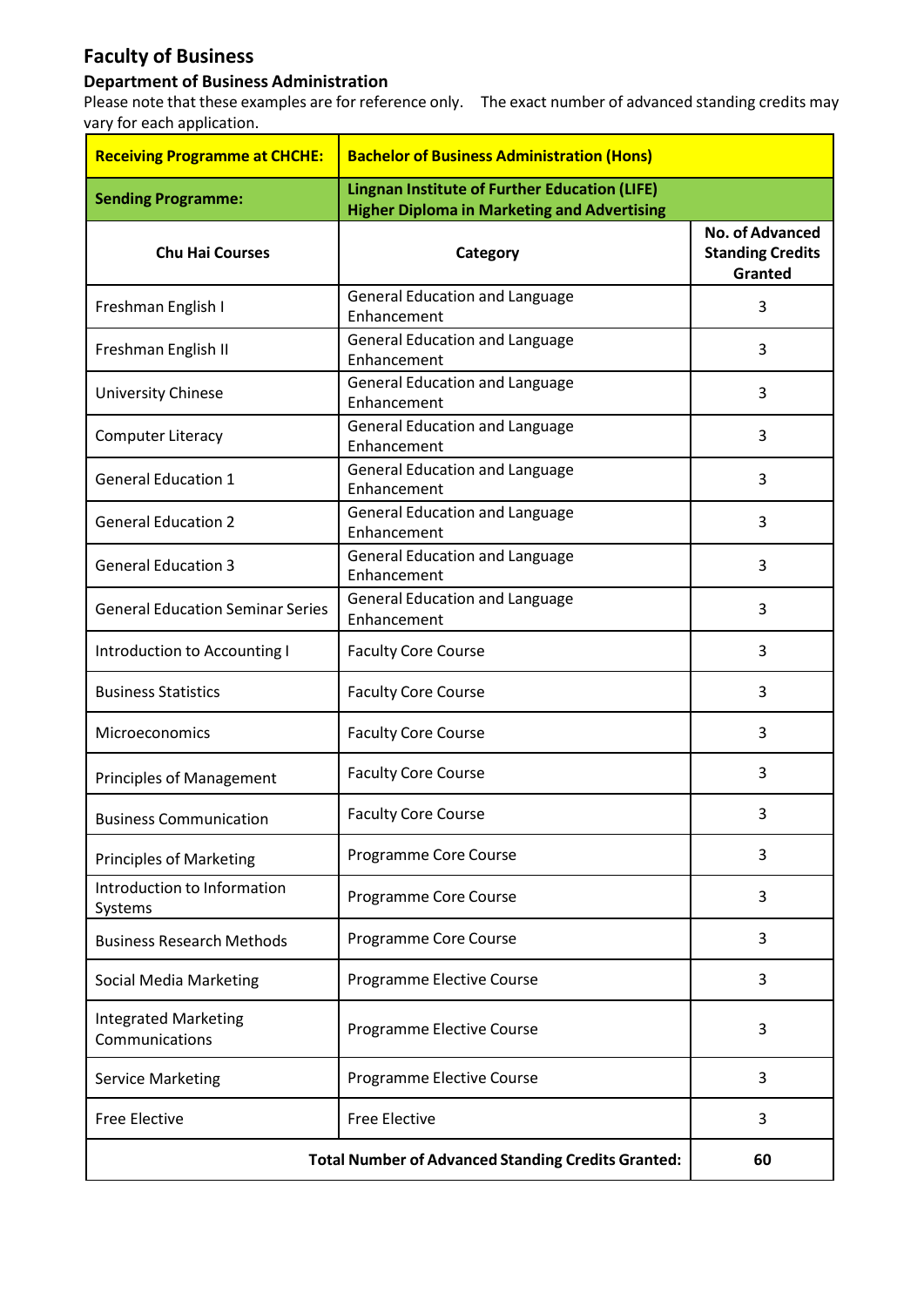| <b>Receiving Programme at CHCHE:</b>                      | <b>Bachelor of Business Administration (Hons)</b>                                                        |                                                              |
|-----------------------------------------------------------|----------------------------------------------------------------------------------------------------------|--------------------------------------------------------------|
| <b>Sending Programme:</b>                                 | <b>Lingnan Institute of Further Education (LIFE)</b><br><b>Higher Diploma in Business Administration</b> |                                                              |
| <b>Chu Hai Courses</b>                                    | Category                                                                                                 | <b>No. of Advanced</b><br><b>Standing Credits</b><br>Granted |
| Freshman English I                                        | <b>General Education and Language</b><br>Enhancement                                                     | 3                                                            |
| Freshman English II                                       | <b>General Education and Language</b><br>Enhancement                                                     | 3                                                            |
| <b>University Chinese</b>                                 | <b>General Education and Language</b><br>Enhancement                                                     | 3                                                            |
| <b>Computer Literacy</b>                                  | <b>General Education and Language</b><br>Enhancement                                                     | 3                                                            |
| <b>General Education 1</b>                                | <b>General Education and Language</b><br>Enhancement                                                     | 3                                                            |
| <b>General Education 2</b>                                | <b>General Education and Language</b><br>Enhancement                                                     | 3                                                            |
| <b>General Education 3</b>                                | <b>General Education and Language</b><br>Enhancement                                                     | 3                                                            |
| <b>General Education Seminar Series</b>                   | <b>General Education and Language</b><br>Enhancement                                                     | 3                                                            |
| Introduction to Accounting I                              | <b>Faculty Core Course</b>                                                                               | 3                                                            |
| <b>Business Statistics</b>                                | <b>Faculty Core Course</b>                                                                               | 3                                                            |
| Microeconomics                                            | <b>Faculty Core Course</b>                                                                               | 3                                                            |
| <b>Principles of Management</b>                           | <b>Faculty Core Course</b>                                                                               | 3                                                            |
| <b>Business Communication</b>                             | <b>Faculty Core Course</b>                                                                               | 3                                                            |
| <b>Principles of Finance</b>                              | Programme Core Course                                                                                    | 3                                                            |
| <b>Principles of Marketing</b>                            | Programme Core Course                                                                                    | 3                                                            |
| Introduction to Information<br>Systems                    | Programme Core Course                                                                                    | 3                                                            |
| <b>Business Law</b>                                       | Programme Core Course                                                                                    | 3                                                            |
| Human Resources Management                                | Programme Core Course                                                                                    | 3                                                            |
| Free Elective (2)                                         | <b>Free Elective</b>                                                                                     | 6                                                            |
| <b>Total Number of Advanced Standing Credits Granted:</b> |                                                                                                          | 60                                                           |